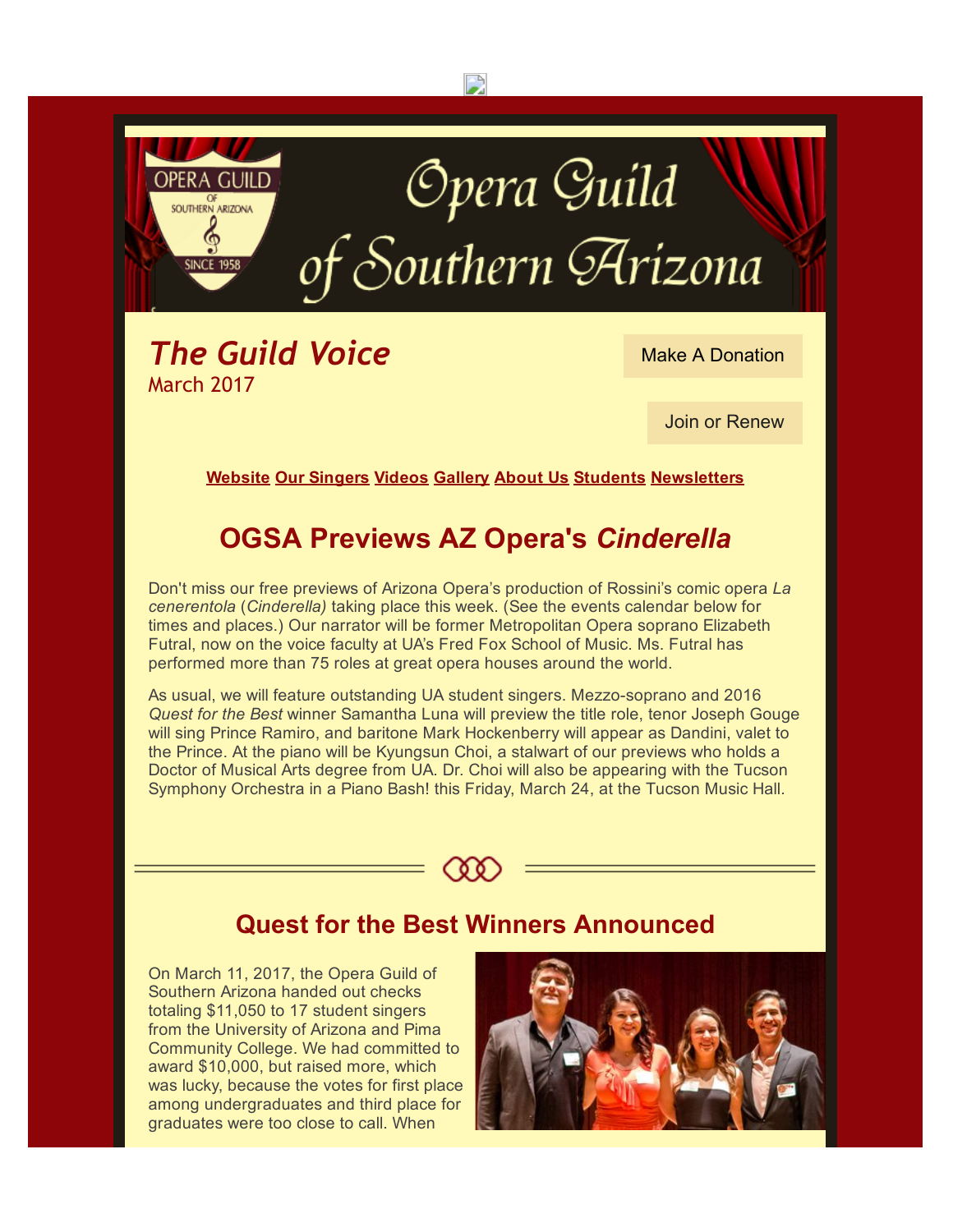that happens, we dig into our pockets and award the higher prize to both contenders.

Thanks to Judi Hasbrouck and her committee for a wonderful afternoon of singing and refreshments, and to our Board, membership and friends for supporting our efforts to help these young singers further their careers. Thanks also to Joseph Specter, President of Arizona Opera, for the generous donation of four orchestra seats to Rossini's La cenerentola (Cinderella), which were raffled off at Quest.



Top: Undergraduate winners, from left: Antonio Cruz, Taylor Trolia-Giron, Clare Demer, Joseph **Gouge** 

Bottom: Graduate winners from left: Ariana Iniguez, Michelle Perrier, Mark Hockenberry, Kristen Lucas

| <b>Graduate Winners</b> |                               |                                                                       |        |  |
|-------------------------|-------------------------------|-----------------------------------------------------------------------|--------|--|
|                         | Student                       | Sponsor                                                               | Amount |  |
| 1st Prize               | Ariana Iniguez                | OSGA in honor<br>of Iris Arnesen                                      | \$1600 |  |
| 2nd Prize               | <b>Michelle Perrier</b>       | <b>OSGA</b>                                                           | \$1300 |  |
| 3rd Prize               | <b>Kristen Lucas</b><br>(tie) | Judi Hasbrouck<br>& Sid Wolitzky                                      | \$1000 |  |
| 3rd Prize               | Mark<br>Hockenberry<br>(tie)  | Susan & Frank<br>Finkenberg,<br>Patricia &<br><b>Patrick Schifano</b> | \$1000 |  |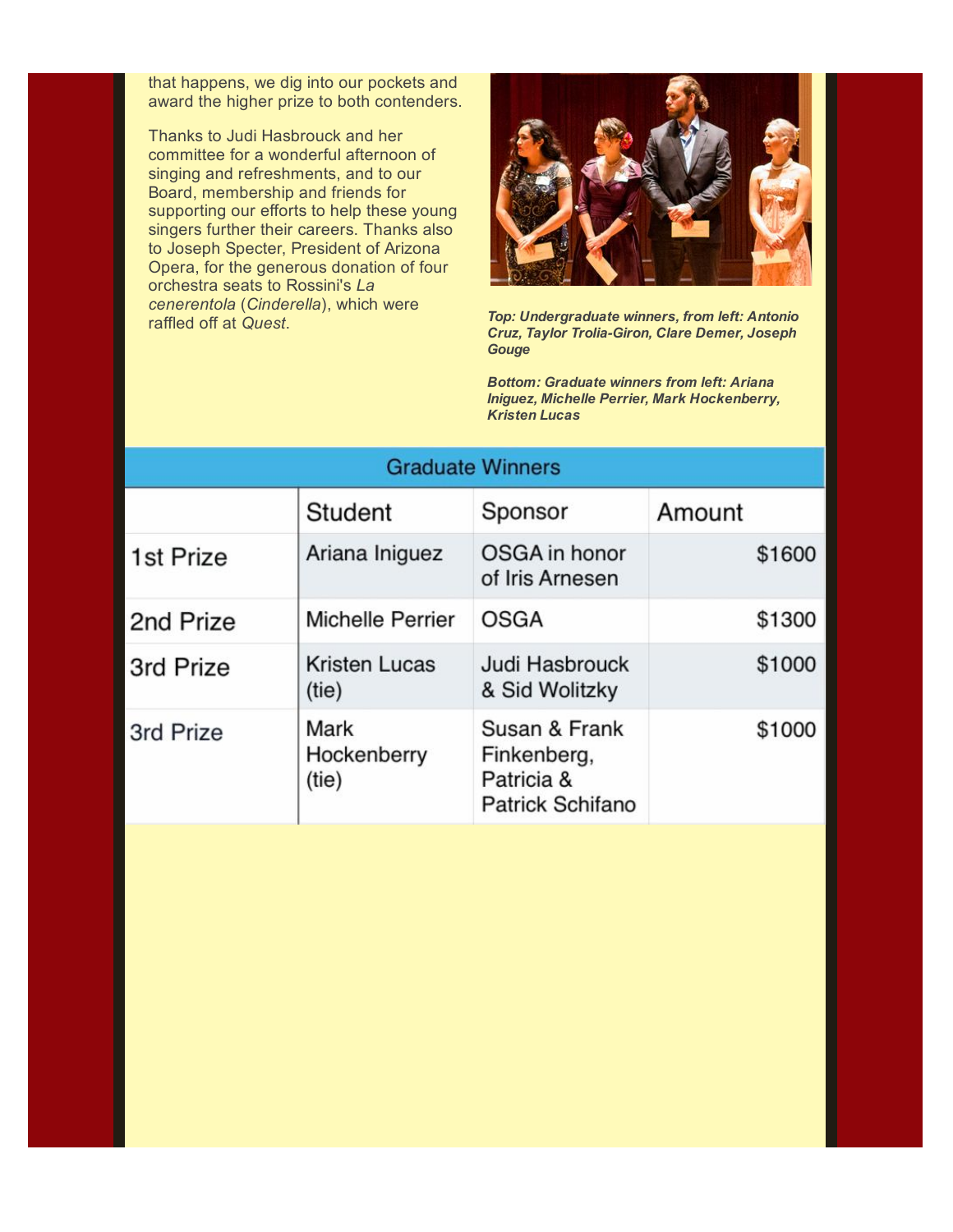| <b>Undergraduate Winners</b> |                                      |                                                        |        |  |
|------------------------------|--------------------------------------|--------------------------------------------------------|--------|--|
|                              | <b>Student</b>                       | Sponsor                                                | Amount |  |
| 1st Prize                    | <b>Taylor Trolia-</b><br>Giron (tie) | Groundskeeper<br>Landscaping                           | \$1200 |  |
| 1st Prize                    | <b>Antonio Cruz</b><br>(tie)         | <b>OSGA</b>                                            | \$1200 |  |
| 3rd Prize                    | <b>Clare Demer</b>                   | Carolyn and<br><b>Russ Russo</b>                       | \$600  |  |
| 4th Prize                    | Joseph Gouge                         | <b>The Swedish</b><br>Award from Eva<br>& Hans Bennich | \$400  |  |
|                              |                                      |                                                        |        |  |

## Member Party Set for April 23

Please put on your social calendars that on Sunday, April 23rd, from 2:00 to 4:00 PM at Philippe Bodin's lovely home, we will have our Annual Meeting and Member Party. After a very brief meeting to elect our second and third vice-presidents and recording secretary, winners from Quest for the Best will sing, and there will be delicious appetizers, drinks, and desserts. The address is: 5631 N Campbell, 85718. [Map](http://r20.rs6.net/tn.jsp?f=001meiI2feD-Az2hAASwxg0CiVZg8Xb-1DlA6yQi3M_QsbGtlSqSqc0CtlV369i6QuaeZXgXL32BV1e1Rjnal7B1lWG7fOm80LCVmMKHvg9HX0P7QjpqS-cmReCgaKLyNhAC2KHr8LwZ_pkRx9K3JyHp7j16HuYIzo9dP76jFBN-KEz6uXA6P4W5oSsO90Y0rEpKsVdeO1VvnWs2nuIBz9VU48O9UsxVnuHKrDPE6qPAM4qhiXEKLkEZlb2dK8CmOmBLzpiT2EAyZn_5AJcHYh3wJH5S5Yc8YWZafv9qdT3MKaQRkeG_klVofPl2oyh4ulkPO9JpL1hfQx3V955uDKixInJTgO1tHNJoG0RZv-3ZKslYMHOFUNkrlMgFt1ZTcrvGDc1WhT1_iU9GVSDRytbY5LMj__SR23gK58--YT23WaOEf7-h8r2AO7VEt16MpG2AKsLN-q551s-86Zgojc3nVA-dSOeAt_gxgan23xYEFdiyA_l-F6hTj-Oquk6fahRJEXqvxsL5bD2HJGV5n04iHKL9iPEFVmKZVq8gPXal37-BIfyejDlghNihLEoJ0KAqZLHr_5cDjYXJ7BmTLRxeJrflLYxs2djzJ4qGnrmyhgRh8GhafoI59j0rbYcymYA3szT6wq2VlHwsPZdmUJZdQ==&c=dI_qCIJxUCXZjQyqcjLvj9HBD-du569yV5Wm672yzHieFaSvPBcXnA==&ch=BWJml-pA0w06r4UCa9cYH1qTdcIqAA3ms3eNAcW_AOVCYUwu59db5w==) The Membership party is free, and open to members and their guests. We have over 20 new members and we want everyone to get to know them.



# **Member-Designed Evening Bag Available**

Our talented member Mercedes Gonzales has created and donated beautiful handmade zippered embroidered silk bags in two sizes, approx. 4" x 6" and 5" x 10". They are suitable as evening bags and to hold opera glasses, travel diary, or passport and tickets. We are making them available at \$25 each at our free opera previews this week. Many thanks to Mrs. Gonzales, who learned professional embroidery in Spain and taught it for many



years. She earlier made and donated the lovely Opera Guild banner that now graces our events.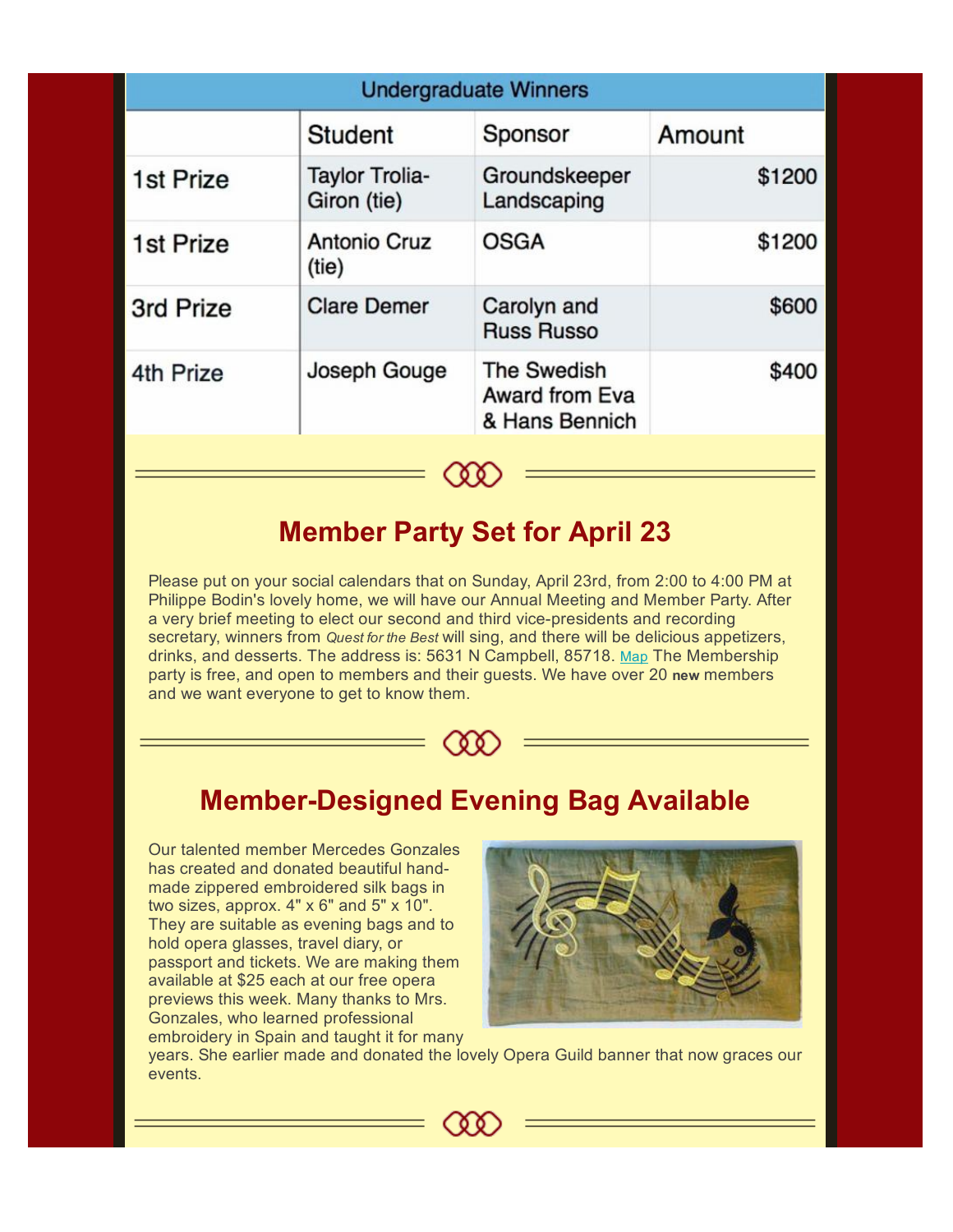## OGSA Partners with UA Singers Club

UA Singers Club is a new organization designed to support voice students at the Fred Fox School of Music and to prepare them for the future through activities such as masterclasses with professional artists, attending non-UA rehearsals, watching opera performances, and help on resumes and audition techniques.

Because the Guild shares the goals of UASC, the two organizations have decided to offer the benefits of one to the members of the other at no additional charge. So OGSA members can become community members of UASC, and UASC members can join OGSA as student members, without paying for two memberships.

Being a UASC member provides you with information about upcoming UASC events, gives you access to all events, and connects you more closely with the voice students of the FFSOM. Just fill out the short [application](http://r20.rs6.net/tn.jsp?f=001meiI2feD-Az2hAASwxg0CiVZg8Xb-1DlA6yQi3M_QsbGtlSqSqc0CtlV369i6QuaV8E9paDBlL7l-maEJWtCVyWVqY2ZN_x9KzsJDScxERTJb18wDYrUfeki4RCVs3Cx47ostVVFHir6OmfnNwpQCmPwM3-LsGnPNkNn6Zi-s6igO9gS_d6mxDvZZRQDsdjPq0sYeiDIZIJ7MSNBGSAZMSq0_jsPeLqn3YF494EaVNonMH2y3Gt5TwzQIMfjv2VyvjQBju5Eck0=&c=dI_qCIJxUCXZjQyqcjLvj9HBD-du569yV5Wm672yzHieFaSvPBcXnA==&ch=BWJml-pA0w06r4UCa9cYH1qTdcIqAA3ms3eNAcW_AOVCYUwu59db5w==) form. You may either submit the form online or print it, fill it out, and return it to a UASC table, which will be available at every voice area performance at the school. So help UASC create a wonderful large, supportive community! If you have any questions about UASC, feel free to talk to Ariana Iniguez and Michelle Perrier, presidents, or Dr. Andrew Stuckey, adviser.

Ariana [Iniguez](mailto:iniguez1@email.arizona.edu)

[Michelle](mailto:mperrier@email.arizona.edu) Perrier

Dr. Andrew [Stuckey](mailto:wastuckey@email.arizona.edu)

#### Student Singers Enjoy Met Traviata by Michelle Perrier, Co-President, UA Singers Club

८ ० ०

A group of us were able to go to the Met's HD transmission of La traviata with the tickets the OGSA so graciously donated. The most incredible part about the production was seeing Willy Decker's production. This was a recreation of his 2005 presentation in Salzburg with Anna Netrebko, Rolando Villazón, and Thomas Hampson. His interpretation was to create a sparse, circular room to allow Verdi's music and characters take the focus. The effect was staggering.

Most important to the stage was Violetta's constant knowledge of her death. On the stage lay a large clock that constantly ticked. Also somewhere on stage was an added character, that of Death, who always looked upon the face of Violetta. As she goes through the opera, Violetta's eyes linger on Death and the clock longer and longer. The only time she refrained was at the beginning of Act II, when she is happily in love with Alfredo. Then, the clock was covered up, as though she was so in love she no longer worried about her upcoming death. As she reluctantly agrees to leave Alfredo, however, she pulls the cloth off the clock and sees Death once again. The staging was very profound, and my colleagues and I were so grateful to have witnessed it. Without your generosity, we would have missed such an enlightening evening!